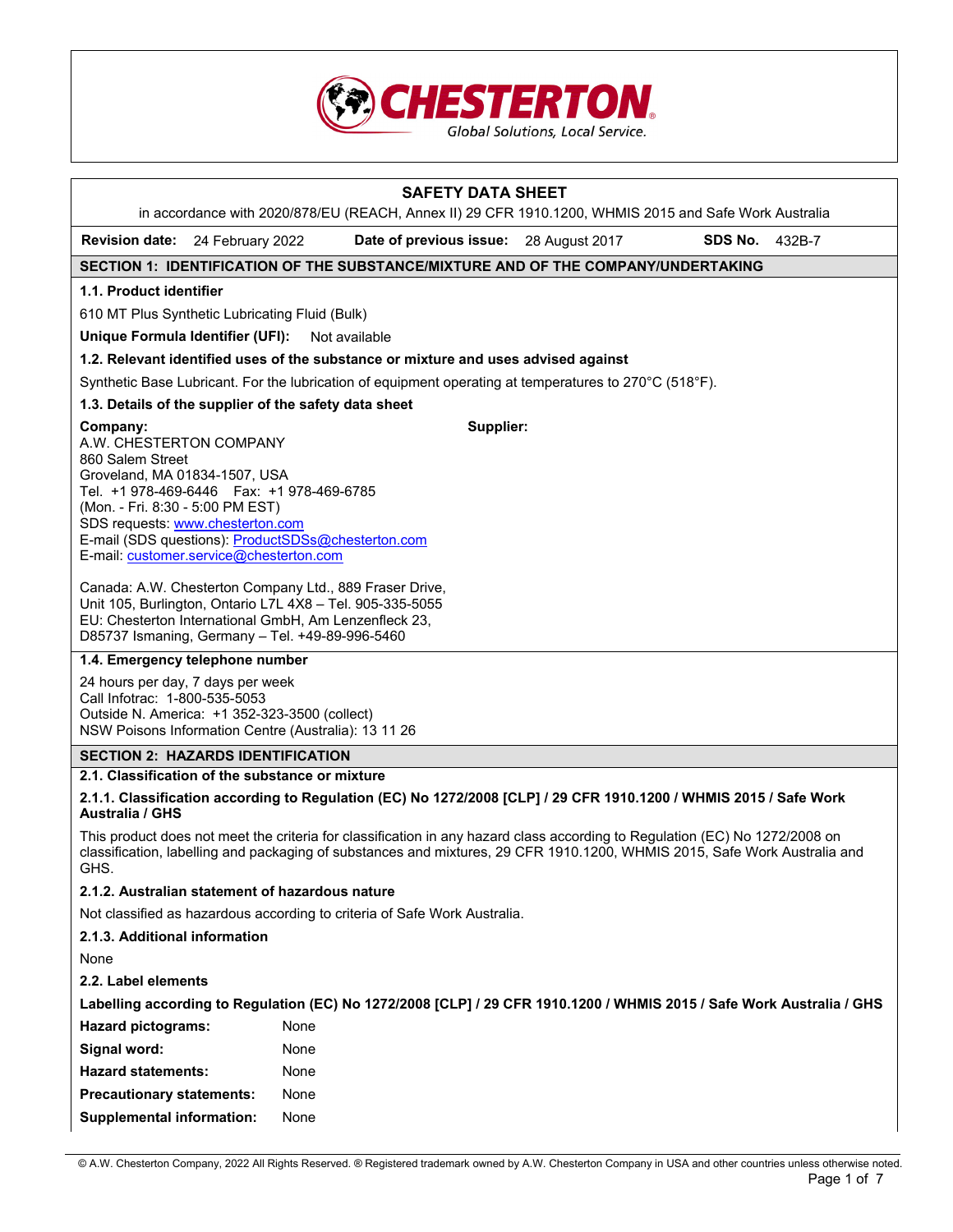| 2.3. Other hazards                                                                                                                                                                                                                               |                                                                                                                           |                    |                          |                                                                                                        |                       |
|--------------------------------------------------------------------------------------------------------------------------------------------------------------------------------------------------------------------------------------------------|---------------------------------------------------------------------------------------------------------------------------|--------------------|--------------------------|--------------------------------------------------------------------------------------------------------|-----------------------|
| None                                                                                                                                                                                                                                             |                                                                                                                           |                    |                          |                                                                                                        |                       |
| <b>SECTION 3: COMPOSITION/INFORMATION ON INGREDIENTS</b>                                                                                                                                                                                         |                                                                                                                           |                    |                          |                                                                                                        |                       |
| 3.2. Mixtures                                                                                                                                                                                                                                    |                                                                                                                           |                    |                          |                                                                                                        |                       |
| Hazardous Ingredients <sup>1</sup>                                                                                                                                                                                                               | % Wt.                                                                                                                     | CAS No./<br>EC No. | <b>REACH</b><br>Reg. No. | <b>CLP/GHS</b><br><b>Classification</b>                                                                | SCL, M-factor,<br>ATE |
| None                                                                                                                                                                                                                                             |                                                                                                                           |                    |                          |                                                                                                        |                       |
|                                                                                                                                                                                                                                                  |                                                                                                                           |                    |                          |                                                                                                        |                       |
|                                                                                                                                                                                                                                                  |                                                                                                                           |                    |                          |                                                                                                        |                       |
|                                                                                                                                                                                                                                                  |                                                                                                                           |                    |                          |                                                                                                        |                       |
|                                                                                                                                                                                                                                                  |                                                                                                                           |                    |                          |                                                                                                        |                       |
| 1 Classified according to: • 29 CFR 1910.1200, 1915, 1916, 1917, Mass. Right-to-Know Law (ch. 40, M.G.LO. 111F)<br>• 1272/2008/EC, GHS, REACH<br>$\cdot$ WHMIS 2015<br>• Safe Work Australia                                                     |                                                                                                                           |                    |                          |                                                                                                        |                       |
| <b>SECTION 4: FIRST AID MEASURES</b>                                                                                                                                                                                                             |                                                                                                                           |                    |                          |                                                                                                        |                       |
| 4.1. Description of first aid measures                                                                                                                                                                                                           |                                                                                                                           |                    |                          |                                                                                                        |                       |
| Inhalation:                                                                                                                                                                                                                                      |                                                                                                                           |                    |                          | Remove person to fresh air and keep comfortable for breathing. Call a physician if you feel unwell.    |                       |
| <b>Skin contact:</b>                                                                                                                                                                                                                             |                                                                                                                           |                    |                          | Wash skin with soap and water. Remove contaminated clothing. Consult physician if irritation develops. |                       |
|                                                                                                                                                                                                                                                  | Eye contact:<br>Flush eyes for at least 15 minutes with large amounts of water. Contact physician if irritation persists. |                    |                          |                                                                                                        |                       |
| Ingestion:                                                                                                                                                                                                                                       |                                                                                                                           |                    |                          | Do not induce vomiting. If person is conscious, rinse mouth with water. Consult physician.             |                       |
| <b>Protection of first-aiders:</b>                                                                                                                                                                                                               | No special precautions.                                                                                                   |                    |                          |                                                                                                        |                       |
| 4.2. Most important symptoms and effects, both acute and delayed                                                                                                                                                                                 |                                                                                                                           |                    |                          |                                                                                                        |                       |
| Direct contact may cause mild eye irritation.                                                                                                                                                                                                    |                                                                                                                           |                    |                          |                                                                                                        |                       |
| 4.3. Indication of any immediate medical attention and special treatment needed                                                                                                                                                                  |                                                                                                                           |                    |                          |                                                                                                        |                       |
| Treat symptoms.                                                                                                                                                                                                                                  |                                                                                                                           |                    |                          |                                                                                                        |                       |
| <b>SECTION 5: FIREFIGHTING MEASURES</b>                                                                                                                                                                                                          |                                                                                                                           |                    |                          |                                                                                                        |                       |
| 5.1. Extinguishing media                                                                                                                                                                                                                         |                                                                                                                           |                    |                          |                                                                                                        |                       |
| Suitable extinguishing media:<br>Water spray, dry chemical, alcohol-resistant foam or carbon dioxide                                                                                                                                             |                                                                                                                           |                    |                          |                                                                                                        |                       |
| Unsuitable extinguishing media:<br>High volume water jet<br>5.2. Special hazards arising from the substance or mixture                                                                                                                           |                                                                                                                           |                    |                          |                                                                                                        |                       |
|                                                                                                                                                                                                                                                  |                                                                                                                           |                    |                          |                                                                                                        |                       |
| Hazardous combustion products: oxides of Carbon, Nitrogen and Phosphorus.                                                                                                                                                                        |                                                                                                                           |                    |                          |                                                                                                        |                       |
| <b>Other hazards:</b><br>Container may rupture from gas generation when exposed to intense heat.                                                                                                                                                 |                                                                                                                           |                    |                          |                                                                                                        |                       |
| 5.3. Advice for firefighters<br>Cool exposed containers with water. Recommend Firefighters wear self-contained breathing apparatus.                                                                                                              |                                                                                                                           |                    |                          |                                                                                                        |                       |
| <b>Australian HAZCHEM Emergency Action Code:</b>                                                                                                                                                                                                 |                                                                                                                           | $\bullet 2$ Z      |                          |                                                                                                        |                       |
| <b>SECTION 6: ACCIDENTAL RELEASE MEASURES</b>                                                                                                                                                                                                    |                                                                                                                           |                    |                          |                                                                                                        |                       |
| 6.1. Personal precautions, protective equipment and emergency procedures                                                                                                                                                                         |                                                                                                                           |                    |                          |                                                                                                        |                       |
| Utilize exposure controls and personal protection as specified in Section 8.                                                                                                                                                                     |                                                                                                                           |                    |                          |                                                                                                        |                       |
| <b>6.2. Environmental Precautions</b>                                                                                                                                                                                                            |                                                                                                                           |                    |                          |                                                                                                        |                       |
| Keep out of sewers, streams and waterways.                                                                                                                                                                                                       |                                                                                                                           |                    |                          |                                                                                                        |                       |
| 6.3. Methods and material for containment and cleaning up                                                                                                                                                                                        |                                                                                                                           |                    |                          |                                                                                                        |                       |
| Contain spill to a small area. Surface may be slippery. Pick up with absorbent material (sand, sawdust, clay, etc.) and place in a<br>suitable container for disposal. Wash walking surfaces with detergent and water to reduce slipping hazard. |                                                                                                                           |                    |                          |                                                                                                        |                       |
| 6.4. Reference to other sections                                                                                                                                                                                                                 |                                                                                                                           |                    |                          |                                                                                                        |                       |
| Refer to section 13 for disposal advice.                                                                                                                                                                                                         |                                                                                                                           |                    |                          |                                                                                                        |                       |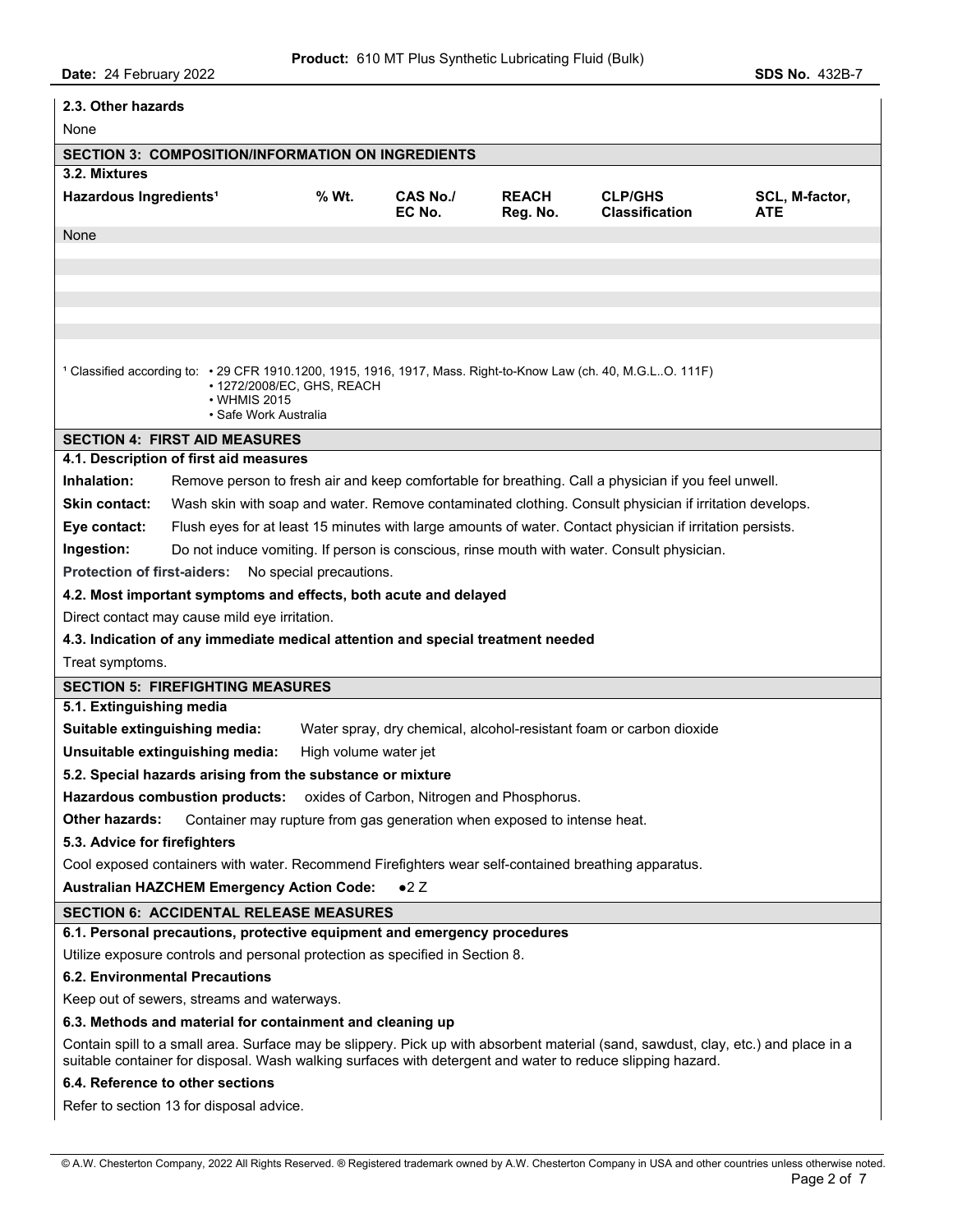| <b>SECTION 7: HANDLING AND STORAGE</b>                                                                                                                                                                                                                                                                                                                                                                                                                                                                                                                                                                                                                                                                                      |                                                                                                                                                                                                                                                      |                   |                              |                   |                     |                   |     |                                 |
|-----------------------------------------------------------------------------------------------------------------------------------------------------------------------------------------------------------------------------------------------------------------------------------------------------------------------------------------------------------------------------------------------------------------------------------------------------------------------------------------------------------------------------------------------------------------------------------------------------------------------------------------------------------------------------------------------------------------------------|------------------------------------------------------------------------------------------------------------------------------------------------------------------------------------------------------------------------------------------------------|-------------------|------------------------------|-------------------|---------------------|-------------------|-----|---------------------------------|
| 7.1. Precautions for safe handling                                                                                                                                                                                                                                                                                                                                                                                                                                                                                                                                                                                                                                                                                          |                                                                                                                                                                                                                                                      |                   |                              |                   |                     |                   |     |                                 |
| Utilize exposure controls and personal protection as specified in Section 8. As with any product involved with moving equipment,<br>care is recommended. If in doubt, stop equipment prior to application. Wash work clothes separately from other clothing.                                                                                                                                                                                                                                                                                                                                                                                                                                                                |                                                                                                                                                                                                                                                      |                   |                              |                   |                     |                   |     |                                 |
| 7.2. Conditions for safe storage, including any incompatibilities                                                                                                                                                                                                                                                                                                                                                                                                                                                                                                                                                                                                                                                           |                                                                                                                                                                                                                                                      |                   |                              |                   |                     |                   |     |                                 |
| Store in a cool, dry and well-ventilated area. Keep containers closed and away from heat, sparks and open flames.                                                                                                                                                                                                                                                                                                                                                                                                                                                                                                                                                                                                           |                                                                                                                                                                                                                                                      |                   |                              |                   |                     |                   |     |                                 |
| 7.3. Specific end use(s)                                                                                                                                                                                                                                                                                                                                                                                                                                                                                                                                                                                                                                                                                                    |                                                                                                                                                                                                                                                      |                   |                              |                   |                     |                   |     |                                 |
| No special precautions.                                                                                                                                                                                                                                                                                                                                                                                                                                                                                                                                                                                                                                                                                                     |                                                                                                                                                                                                                                                      |                   |                              |                   |                     |                   |     |                                 |
| <b>SECTION 8: EXPOSURE CONTROLS/PERSONAL PROTECTION</b>                                                                                                                                                                                                                                                                                                                                                                                                                                                                                                                                                                                                                                                                     |                                                                                                                                                                                                                                                      |                   |                              |                   |                     |                   |     |                                 |
| 8.1. Control parameters                                                                                                                                                                                                                                                                                                                                                                                                                                                                                                                                                                                                                                                                                                     |                                                                                                                                                                                                                                                      |                   |                              |                   |                     |                   |     |                                 |
| Occupational exposure limit values                                                                                                                                                                                                                                                                                                                                                                                                                                                                                                                                                                                                                                                                                          |                                                                                                                                                                                                                                                      |                   |                              |                   |                     |                   |     |                                 |
| Ingredients                                                                                                                                                                                                                                                                                                                                                                                                                                                                                                                                                                                                                                                                                                                 | <b>OSHA PEL<sup>1</sup></b>                                                                                                                                                                                                                          |                   | <b>ACGIH TLV<sup>2</sup></b> |                   | UK WEL <sup>3</sup> |                   |     | <b>AUSTRALIA ES<sup>4</sup></b> |
|                                                                                                                                                                                                                                                                                                                                                                                                                                                                                                                                                                                                                                                                                                                             | ppm                                                                                                                                                                                                                                                  | mg/m <sup>3</sup> | ppm                          | mg/m <sup>3</sup> | ppm                 | mg/m <sup>3</sup> | ppm | mg/m <sup>3</sup>               |
| None                                                                                                                                                                                                                                                                                                                                                                                                                                                                                                                                                                                                                                                                                                                        |                                                                                                                                                                                                                                                      |                   |                              |                   |                     |                   |     |                                 |
|                                                                                                                                                                                                                                                                                                                                                                                                                                                                                                                                                                                                                                                                                                                             |                                                                                                                                                                                                                                                      |                   |                              |                   |                     |                   |     |                                 |
|                                                                                                                                                                                                                                                                                                                                                                                                                                                                                                                                                                                                                                                                                                                             |                                                                                                                                                                                                                                                      |                   |                              |                   |                     |                   |     |                                 |
|                                                                                                                                                                                                                                                                                                                                                                                                                                                                                                                                                                                                                                                                                                                             |                                                                                                                                                                                                                                                      |                   |                              |                   |                     |                   |     |                                 |
|                                                                                                                                                                                                                                                                                                                                                                                                                                                                                                                                                                                                                                                                                                                             |                                                                                                                                                                                                                                                      |                   |                              |                   |                     |                   |     |                                 |
| <sup>1</sup> United States Occupational Health & Safety Administration permissible exposure limits<br><sup>2</sup> American Conference of Governmental Industrial Hygienists threshold limit values<br><sup>3</sup> EH40 Workplace exposure limits, Health & Safety Executive<br><sup>4</sup> Safe Work Australia, Workplace Exposure Standards for Airborne Contaminants<br><b>Biological limit values</b><br>No biological exposure limits noted for the ingredient(s).<br>Derived No Effect Level (DNEL) according to Regulation (EC) No 1907/2006:<br><b>Workers</b><br>Not available<br>Predicted No Effect Concentration (PNEC) according to Regulation (EC) No 1907/2006:<br>Not available<br>8.2. Exposure controls |                                                                                                                                                                                                                                                      |                   |                              |                   |                     |                   |     |                                 |
| 8.2.1. Engineering measures<br>Provide adequate ventilation. If using under extreme heat or creating mist, use local exhaust.<br>8.2.2. Individual protection measures<br><b>Respiratory protection:</b><br>Protective gloves:<br>Eye and face protection:<br>Other:<br>8.2.3. Environmental exposure controls<br>Refer to sections 6 and 12.                                                                                                                                                                                                                                                                                                                                                                               | Not normally needed. If needed, use approved organic vapor/oil mist respirator.<br>Chemical resistant gloves (e.g. neoprene, nitrile).<br>Safety goggles or glasses.<br>Long sleeves, long pants and good personal hygiene to minimize skin contact. |                   |                              |                   |                     |                   |     |                                 |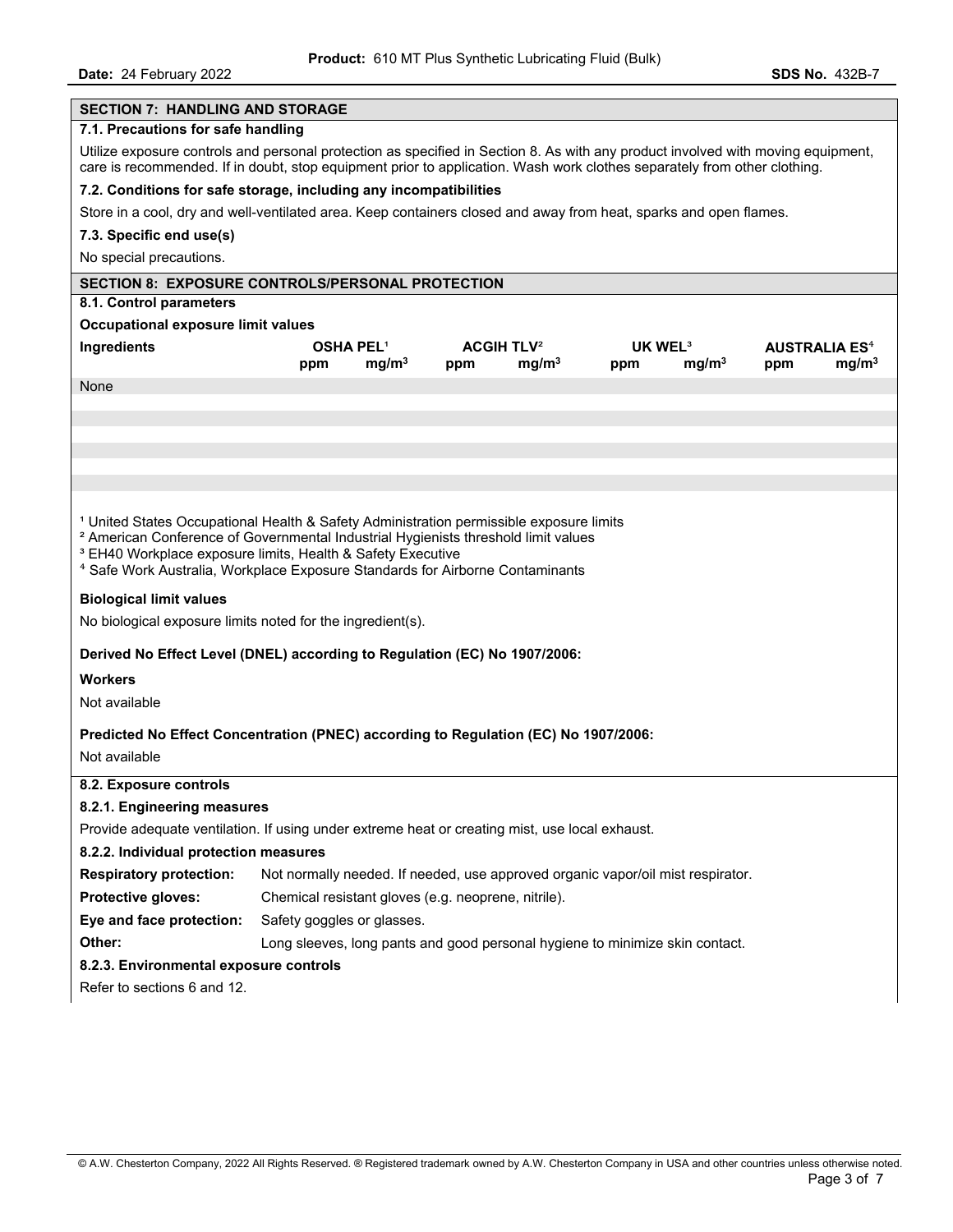| <b>SECTION 9: PHYSICAL AND CHEMICAL PROPERTIES</b> |                                                                                      |                                                                                                                                                                                                                                                          |                             |  |  |
|----------------------------------------------------|--------------------------------------------------------------------------------------|----------------------------------------------------------------------------------------------------------------------------------------------------------------------------------------------------------------------------------------------------------|-----------------------------|--|--|
|                                                    | 9.1. Information on basic physical and chemical properties                           |                                                                                                                                                                                                                                                          |                             |  |  |
| <b>Physical state</b>                              | liquid                                                                               | рH                                                                                                                                                                                                                                                       | not applicable              |  |  |
| <b>Colour</b><br><b>Odour</b>                      | amber to orange<br>mild                                                              | <b>Kinematic viscosity</b>                                                                                                                                                                                                                               | 245 cSt @ 40°C<br>insoluble |  |  |
| <b>Odour threshold</b>                             | no data available                                                                    | Solubility in water<br><b>Partition coefficient</b>                                                                                                                                                                                                      | not applicable              |  |  |
|                                                    |                                                                                      | n-octanol/water                                                                                                                                                                                                                                          |                             |  |  |
| <b>Boiling point or range</b>                      | not determined                                                                       | Vapour pressure @ 20°C                                                                                                                                                                                                                                   | not determined              |  |  |
| Melting point/freezing point                       | not determined                                                                       | Density and/or relative density                                                                                                                                                                                                                          | $0.98$ kg/l                 |  |  |
| % Volatile (by volume)<br>Flammability             | not determined<br>no data available                                                  | Weight per volume<br>Vapour density (air=1)                                                                                                                                                                                                              | 8.17 lbs/gal.<br>>1         |  |  |
| Lower/upper flammability                           | not determined                                                                       | Rate of evaporation (ether=1)                                                                                                                                                                                                                            | $<$ 1                       |  |  |
| or explosion limits                                |                                                                                      |                                                                                                                                                                                                                                                          |                             |  |  |
| <b>Flash point</b>                                 | 283°C (541°F)                                                                        | % Aromatics by weight                                                                                                                                                                                                                                    | not determined              |  |  |
| <b>Method</b><br><b>Autoignition temperature</b>   | <b>ASTM D92</b><br>not determined                                                    | <b>Particle characteristics</b><br><b>Explosive properties</b>                                                                                                                                                                                           | not determined              |  |  |
| <b>Decomposition temperature</b>                   | not determined                                                                       | <b>Oxidising properties</b>                                                                                                                                                                                                                              | not determined              |  |  |
| 9.2. Other information                             |                                                                                      |                                                                                                                                                                                                                                                          |                             |  |  |
| None                                               |                                                                                      |                                                                                                                                                                                                                                                          |                             |  |  |
| <b>SECTION 10: STABILITY AND REACTIVITY</b>        |                                                                                      |                                                                                                                                                                                                                                                          |                             |  |  |
| 10.1. Reactivity                                   |                                                                                      |                                                                                                                                                                                                                                                          |                             |  |  |
| None known                                         |                                                                                      |                                                                                                                                                                                                                                                          |                             |  |  |
| 10.2. Chemical stability                           |                                                                                      |                                                                                                                                                                                                                                                          |                             |  |  |
| Stable                                             |                                                                                      |                                                                                                                                                                                                                                                          |                             |  |  |
| 10.3. Possibility of hazardous reactions           |                                                                                      |                                                                                                                                                                                                                                                          |                             |  |  |
|                                                    | No dangerous reactions known under conditions of normal use.                         |                                                                                                                                                                                                                                                          |                             |  |  |
| 10.4. Conditions to avoid                          |                                                                                      |                                                                                                                                                                                                                                                          |                             |  |  |
| Extreme heat.                                      |                                                                                      |                                                                                                                                                                                                                                                          |                             |  |  |
| 10.5. Incompatible materials                       |                                                                                      |                                                                                                                                                                                                                                                          |                             |  |  |
|                                                    | Strong acids and strong oxidizers like liquid Chlorine and concentrated Oxygen.      |                                                                                                                                                                                                                                                          |                             |  |  |
| 10.6. Hazardous decomposition products             |                                                                                      |                                                                                                                                                                                                                                                          |                             |  |  |
| No unusual decomposition products known.           |                                                                                      |                                                                                                                                                                                                                                                          |                             |  |  |
| <b>SECTION 11: TOXICOLOGICAL INFORMATION</b>       |                                                                                      |                                                                                                                                                                                                                                                          |                             |  |  |
|                                                    | 11.1. Information on hazard classes as defined in Regulation (EC) No 1272/2008 / GHS |                                                                                                                                                                                                                                                          |                             |  |  |
| Primary route of exposure<br>under normal use:     | Skin and eye contact.                                                                |                                                                                                                                                                                                                                                          |                             |  |  |
| <b>Acute toxicity -</b>                            |                                                                                      |                                                                                                                                                                                                                                                          |                             |  |  |
| Oral:                                              | $ATE-mix > 2,000 mg/kg$                                                              |                                                                                                                                                                                                                                                          |                             |  |  |
| Dermal:                                            | $ATE-mix > 2,000$ mg/kg                                                              |                                                                                                                                                                                                                                                          |                             |  |  |
| Inhalation:                                        | No information available                                                             |                                                                                                                                                                                                                                                          |                             |  |  |
| <b>Skin corrosion/irritation:</b>                  | Non-irritating.                                                                      |                                                                                                                                                                                                                                                          |                             |  |  |
| Serious eye damage/<br><i>irritation:</i>          | Direct contact may cause mild eye irritation.                                        |                                                                                                                                                                                                                                                          |                             |  |  |
| <b>Respiratory or skin</b><br>sensitisation:       | No known effects.                                                                    |                                                                                                                                                                                                                                                          |                             |  |  |
| Germ cell mutagenicity:                            | No information available                                                             |                                                                                                                                                                                                                                                          |                             |  |  |
| Carcinogenicity:                                   |                                                                                      | This product contains no carcinogens as listed by the National Toxicology Program (NTP), the<br>International Agency for Research on Cancer (IARC), the Occupational Safety and Health<br>Administration (OSHA) or the European Chemicals Agency (ECHA). |                             |  |  |
| <b>Reproductive toxicity:</b>                      | No information available                                                             |                                                                                                                                                                                                                                                          |                             |  |  |
| STOT - single exposure:                            | No information available                                                             |                                                                                                                                                                                                                                                          |                             |  |  |
| STOT - repeated exposure:                          | No information available                                                             |                                                                                                                                                                                                                                                          |                             |  |  |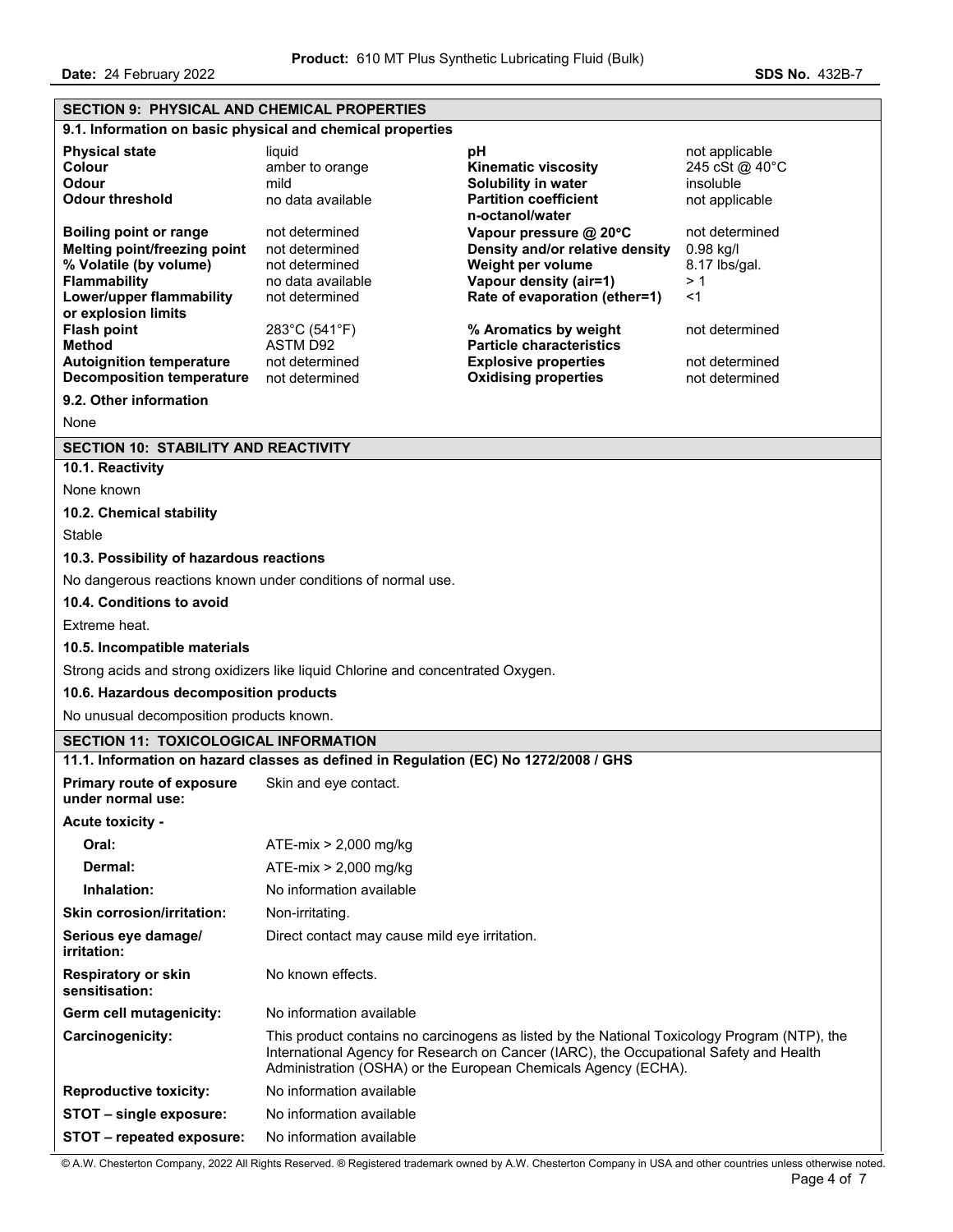**Aspiration hazard:** Based on available data, the classification criteria are not met.

## **11.2. Information on other hazards**

None known

# **SECTION 12: ECOLOGICAL INFORMATION**

Ecotoxicological data have not been determined specifically for this product. The information given below is based on a knowledge of the components and the ecotoxicology of similar substances.

# **12.1. Toxicity**

96 h LC50 (fish), 48 h EC50 (for daphnia) > water solubility limit.

#### **12.2. Persistence and degradability**

Not readily biodegradable.

# **12.3. Bioaccumulative potential**

Not expected to bioaccumulate.

#### **12.4. Mobility in soil**

Liquid. Insoluble in water. In determining environmental mobility, consider the product's physical and chemical properties (see Section 9).

#### **12.5. Results of PBT and vPvB assessment**

Not available

#### **12.6. Endocrine disrupting properties**

None known

# **12.7. Other adverse effects**

None known

### **SECTION 13: DISPOSAL CONSIDERATIONS**

# **13.1. Waste treatment methods**

Incinerate absorbed material with a properly licensed facility. Check local, state and national/federal regulations and comply with the most stringent requirement. Unused product is not classified as a hazardous waste according to 2008/98/EC.

### **SECTION 14: TRANSPORT INFORMATION**

| 14.1. UN number or ID number                                  |                              |
|---------------------------------------------------------------|------------------------------|
| ADG/ADR/RID/ADN/IMDG/ICAO:                                    | NOT APPLICABLE               |
| TDG:                                                          | <b>NOT APPLICABLE</b>        |
| US DOT:                                                       | <b>NOT APPLICABLE</b>        |
| 14.2. UN proper shipping name                                 |                              |
| ADG/ADR/RID/ADN/IMDG/ICAO:                                    | NON-HAZARDOUS, NON REGULATED |
| TDG:                                                          | NON-HAZARDOUS, NON REGULATED |
| US DOT:                                                       | NON-HAZARDOUS, NON REGULATED |
| 14.3. Transport hazard class(es)                              |                              |
| ADG/ADR/RID/ADN/IMDG/ICAO:                                    | <b>NOT APPLICABLE</b>        |
| TDG:                                                          | <b>NOT APPLICABLE</b>        |
| US DOT:                                                       | <b>NOT APPLICABLE</b>        |
| 14.4. Packing group                                           |                              |
| ADG/ADR/RID/ADN/IMDG/ICAO:                                    | <b>NOT APPLICABLE</b>        |
| TDG:                                                          | <b>NOT APPLICABLE</b>        |
| US DOT:                                                       | <b>NOT APPLICABLE</b>        |
| 14.5. Environmental hazards                                   |                              |
| <b>NOT APPLICABLE</b>                                         |                              |
| 14.6. Special precautions for user                            |                              |
| NOT APPLICABLE                                                |                              |
| 14.7. Maritime transport in bulk according to IMO instruments |                              |
| NOT APPLICABLE                                                |                              |
| 14.8. Other information                                       |                              |
| <b>NOT APPLICABLE</b>                                         |                              |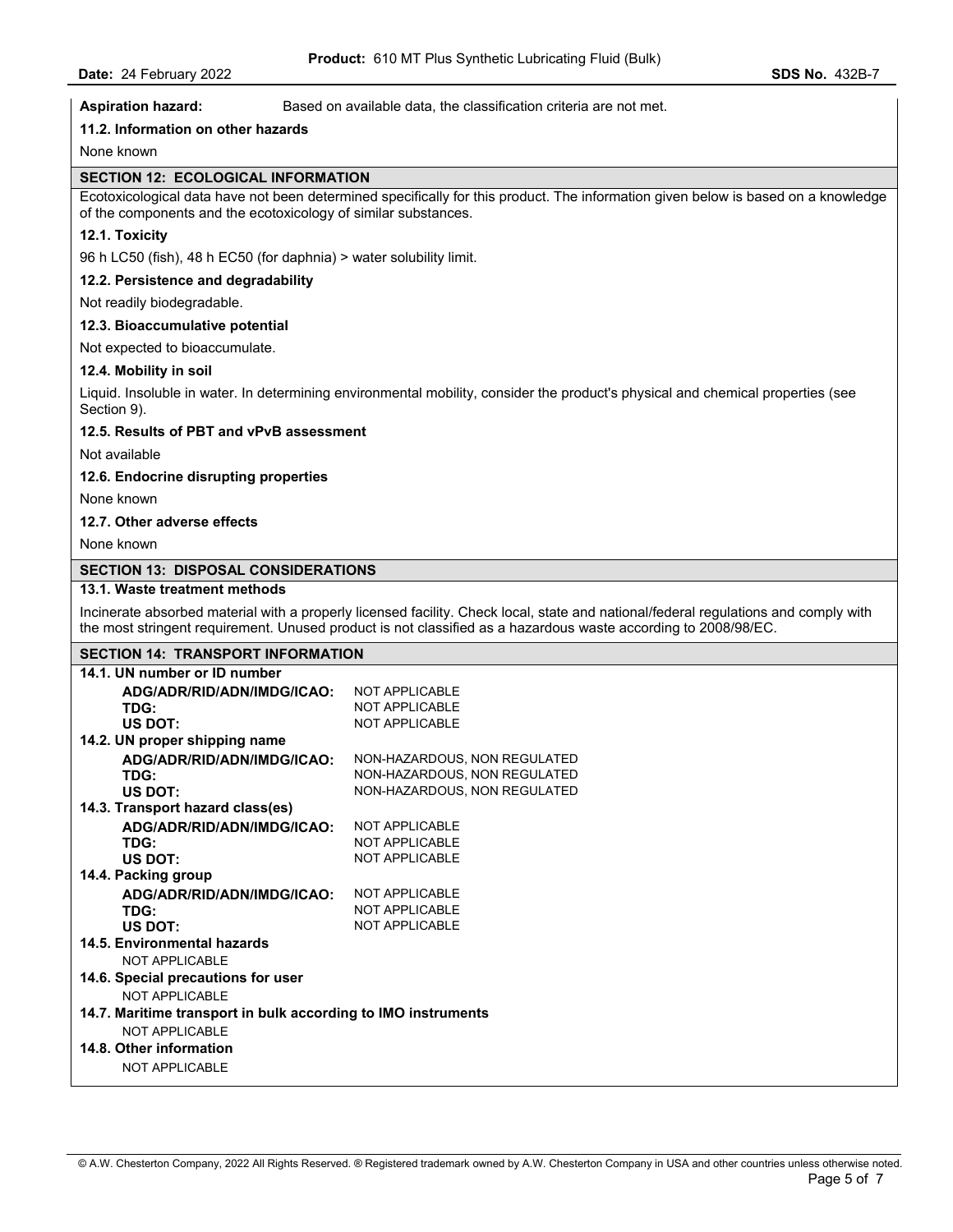|                                                    | <b>SECTION 15: REGULATORY INFORMATION</b>                                                 |                                                                                                                                                                                                  |
|----------------------------------------------------|-------------------------------------------------------------------------------------------|--------------------------------------------------------------------------------------------------------------------------------------------------------------------------------------------------|
|                                                    |                                                                                           | 15.1. Safety, health and environmental regulations/legislation specific for the substance or mixture                                                                                             |
| 15.1.1. EU regulations                             |                                                                                           |                                                                                                                                                                                                  |
| <b>Authorisations under Title VII:</b>             | Not applicable                                                                            |                                                                                                                                                                                                  |
| <b>Restrictions under Title VIII:</b>              | None                                                                                      |                                                                                                                                                                                                  |
| <b>Other EU regulations:</b>                       | None                                                                                      |                                                                                                                                                                                                  |
| 15.1.2. National regulations                       |                                                                                           |                                                                                                                                                                                                  |
| <b>US EPA SARA TITLE III</b>                       |                                                                                           |                                                                                                                                                                                                  |
| 312 Hazards:                                       |                                                                                           | Chemicals subject to reporting requirements of Section 313 of EPCRA<br>and of 40 CFR 372:                                                                                                        |
| None                                               |                                                                                           | None                                                                                                                                                                                             |
| Other national regulations:                        | None                                                                                      |                                                                                                                                                                                                  |
| 15.2. Chemical safety assessment                   |                                                                                           |                                                                                                                                                                                                  |
|                                                    |                                                                                           | No Chemical Safety Assessment has been carried out for this substance/mixture by the supplier.                                                                                                   |
| <b>SECTION 16: OTHER INFORMATION</b>               |                                                                                           |                                                                                                                                                                                                  |
| <b>Abbreviations</b>                               | ADG: Australian Dangerous Goods Code                                                      |                                                                                                                                                                                                  |
| and acronyms:                                      |                                                                                           | ADN: European Agreement concerning the International Carriage of Dangerous Goods by Inland Waterways<br>ADR: European Agreement concerning the International Carriage of Dangerous Goods by Road |
|                                                    | ATE: Acute Toxicity Estimate                                                              |                                                                                                                                                                                                  |
|                                                    | <b>BCF: Bioconcentration Factor</b>                                                       |                                                                                                                                                                                                  |
|                                                    | cATpE: Converted Acute Toxicity point Estimate                                            |                                                                                                                                                                                                  |
|                                                    |                                                                                           | CLP: Classification Labelling Packaging Regulation (1272/2008/EC)                                                                                                                                |
|                                                    | ES: Exposure Standard<br>GHS: Globally Harmonized System                                  |                                                                                                                                                                                                  |
|                                                    | ICAO: International Civil Aviation Organization                                           |                                                                                                                                                                                                  |
|                                                    | IMDG: International Maritime Dangerous Goods                                              |                                                                                                                                                                                                  |
|                                                    | LC50: Lethal Concentration to 50 % of a test population                                   |                                                                                                                                                                                                  |
|                                                    | LD50: Lethal Dose to 50% of a test population                                             |                                                                                                                                                                                                  |
|                                                    | <b>LOEL: Lowest Observed Effect Level</b>                                                 |                                                                                                                                                                                                  |
|                                                    | N/A: Not Applicable<br>NA: Not Available                                                  |                                                                                                                                                                                                  |
|                                                    | NOEC: No Observed Effect Concentration                                                    |                                                                                                                                                                                                  |
|                                                    | NOEL: No Observed Effect Level                                                            |                                                                                                                                                                                                  |
|                                                    |                                                                                           | OECD: Organization for Economic Co-operation and Development                                                                                                                                     |
|                                                    | PBT: Persistent, Bioaccumulative and Toxic substance                                      |                                                                                                                                                                                                  |
|                                                    | (Q)SAR: Quantitative Structure-Activity Relationship                                      | REACH: Registration, Evaluation, Authorisation and Restriction of Chemicals Regulation (1907/2006/EC)                                                                                            |
|                                                    | REL: Recommended Exposure Limit                                                           |                                                                                                                                                                                                  |
|                                                    |                                                                                           | RID: Regulations concerning the International Carriage of Dangerous Goods by Rail                                                                                                                |
|                                                    | <b>SCL: Specific Concentration Limit</b>                                                  |                                                                                                                                                                                                  |
|                                                    | SDS: Safety Data Sheet<br>STEL: Short Term Exposure Limit                                 |                                                                                                                                                                                                  |
|                                                    | STOT RE: Specific Target Organ Toxicity, Repeated Exposure                                |                                                                                                                                                                                                  |
|                                                    | STOT SE: Specific Target Organ Toxicity, Single Exposure                                  |                                                                                                                                                                                                  |
|                                                    | TDG: Transportation of Dangerous Goods (Canada)                                           |                                                                                                                                                                                                  |
|                                                    | TWA: Time Weighted Average                                                                |                                                                                                                                                                                                  |
|                                                    | US DOT: United States Department of Transportation                                        |                                                                                                                                                                                                  |
|                                                    | vPvB: very Persistent and very Bioaccumulative substance<br>WEL: Workplace Exposure Limit |                                                                                                                                                                                                  |
|                                                    | WHMIS: Workplace Hazardous Materials Information System                                   |                                                                                                                                                                                                  |
|                                                    |                                                                                           | Other abbreviations and acronyms can be looked up at www.wikipedia.org.                                                                                                                          |
| Key literature references<br>and sources for data: |                                                                                           | Commission des normes, de l'équité, de la santé et de la sécurité du travail (CNESST)<br>Chemical Classification and Information Database (CCID)                                                 |
|                                                    |                                                                                           | European Chemicals Agency (ECHA) - Information on Chemicals                                                                                                                                      |
|                                                    | Hazardous Chemical Information System (HCIS)                                              |                                                                                                                                                                                                  |
|                                                    |                                                                                           | National Institute of Technology and Evaluation (NITE)                                                                                                                                           |
|                                                    | Swedish Chemicals Agency (KEMI)                                                           |                                                                                                                                                                                                  |
|                                                    |                                                                                           | U.S. National Library of Medicine Toxicology Data Network (TOXNET)                                                                                                                               |